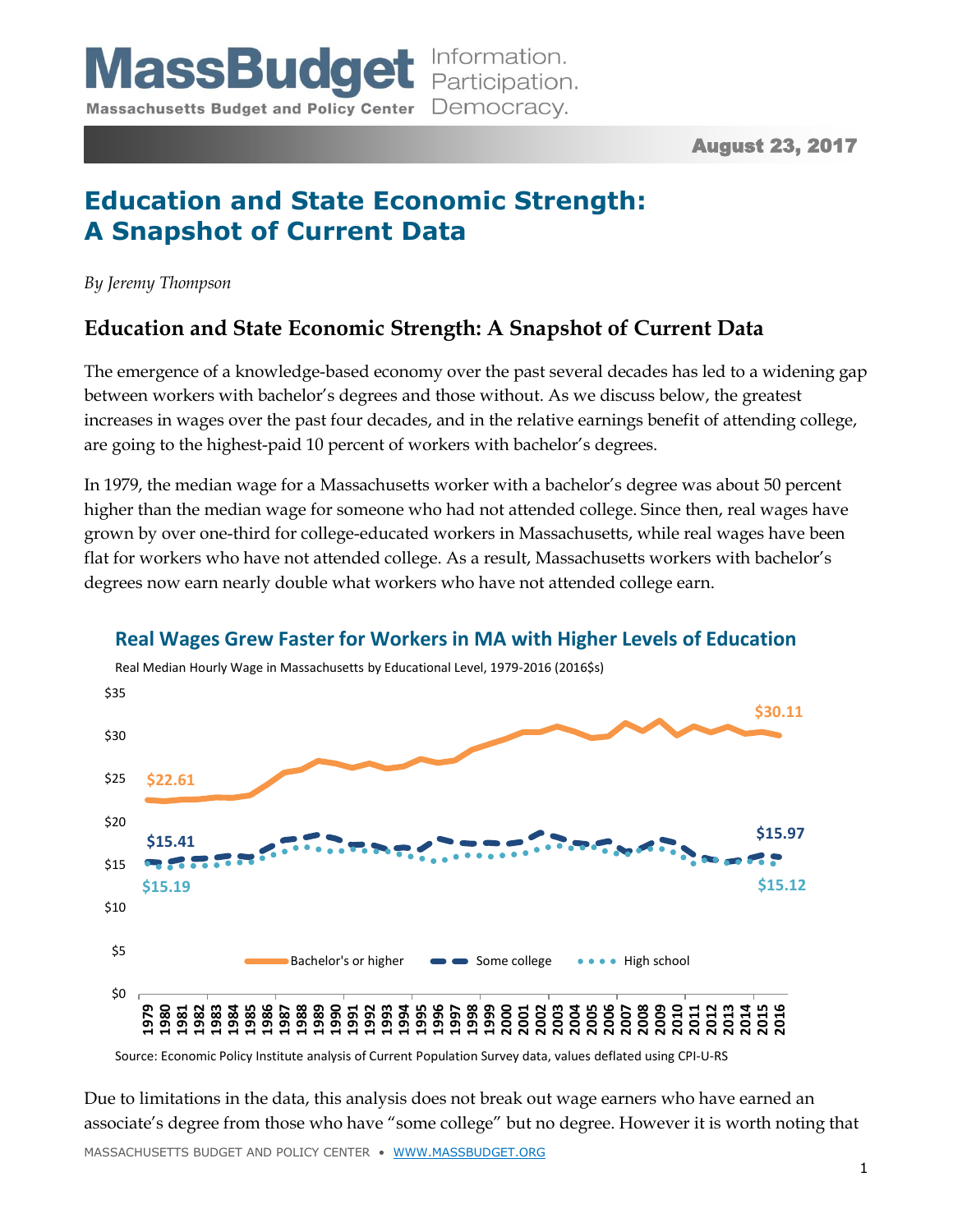a growing body of research shows higher earnings for associate's degree holders compared with workers who attended college but did not earn a degree. One recent study of a handful of states (not including Massachusetts) found that "completing an associate degree yields on average approximately \$4,640-\$7,160" in annual earnings above entering college but not completing.<sup>1</sup> Among full-time, yearround workers nationally, the U.S. Census Bureau reports that median annual earnings for those holding an associate's degree were \$46,000 in 2015, compared with \$41,700 for those with some college but no degree (see chart below).



#### **More Education Leads to More Earnings**

Source: U.S. Census Bureau, *Income and Poverty in the United States*

### **Workers with Bachelor's Degrees Earn 99 Percent More Than Those Without**



Median Hourly Wage in Massachusetts by Educational Level, 2016 (2016\$s)

Source: Economic Policy Institute analysis of Current Population Survey data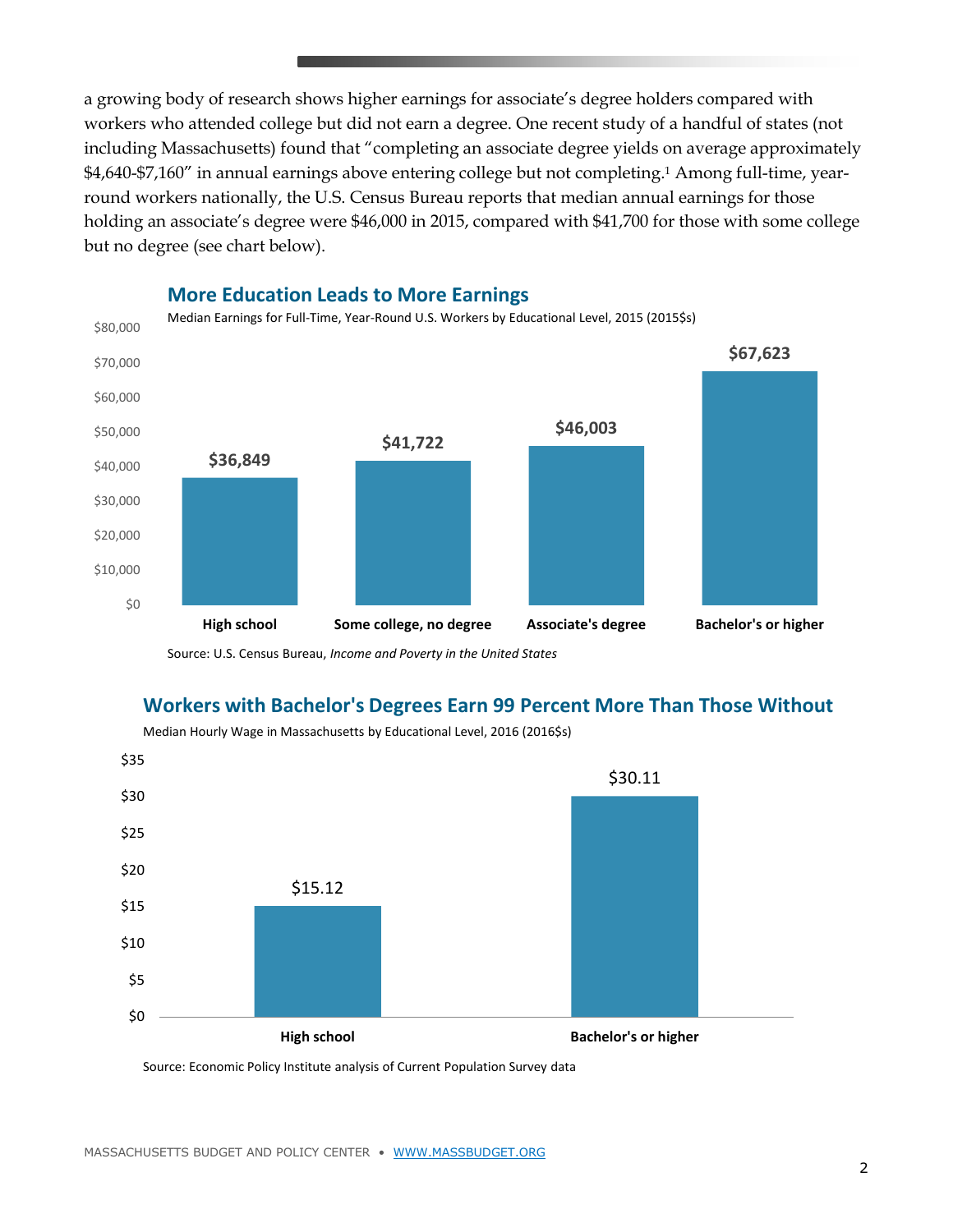Nationally, median earnings for full-time, year-round workers with bachelor's degrees were 84 percent higher than for high school graduates in 2015. As the chart above shows, hourly wages for workers in Massachusetts with a four-year college degree were about double the wages of those who have not attended college.<sup>2</sup>

Unsurprisingly, Massachusetts and New Jersey, which have the highest percentages of workers holding bachelor's degrees, also have the highest median hourly wages.

### **MA and NJ Have the Most Highly Educated Workforces in the Nation**



Source: Economic Policy Institute analysis of Current Population Survey data

### **MA and NJ Have the Highest Median Wages in the Nation**



Value of Median Hourly Wage by State, 2016 (2016\$s)

Source: Economic Policy Institute analysis of Current Population Survey data

MASSACHUSETTS BUDGET AND POLICY CENTER • [WWW.MASSBUDGET.ORG](http://www.massbudget.org/) While it might seem obvious in 2017 that higher levels of college education would be associated with higher earnings at the state level, this relationship is actually a fairly recent feature of the U.S. economy.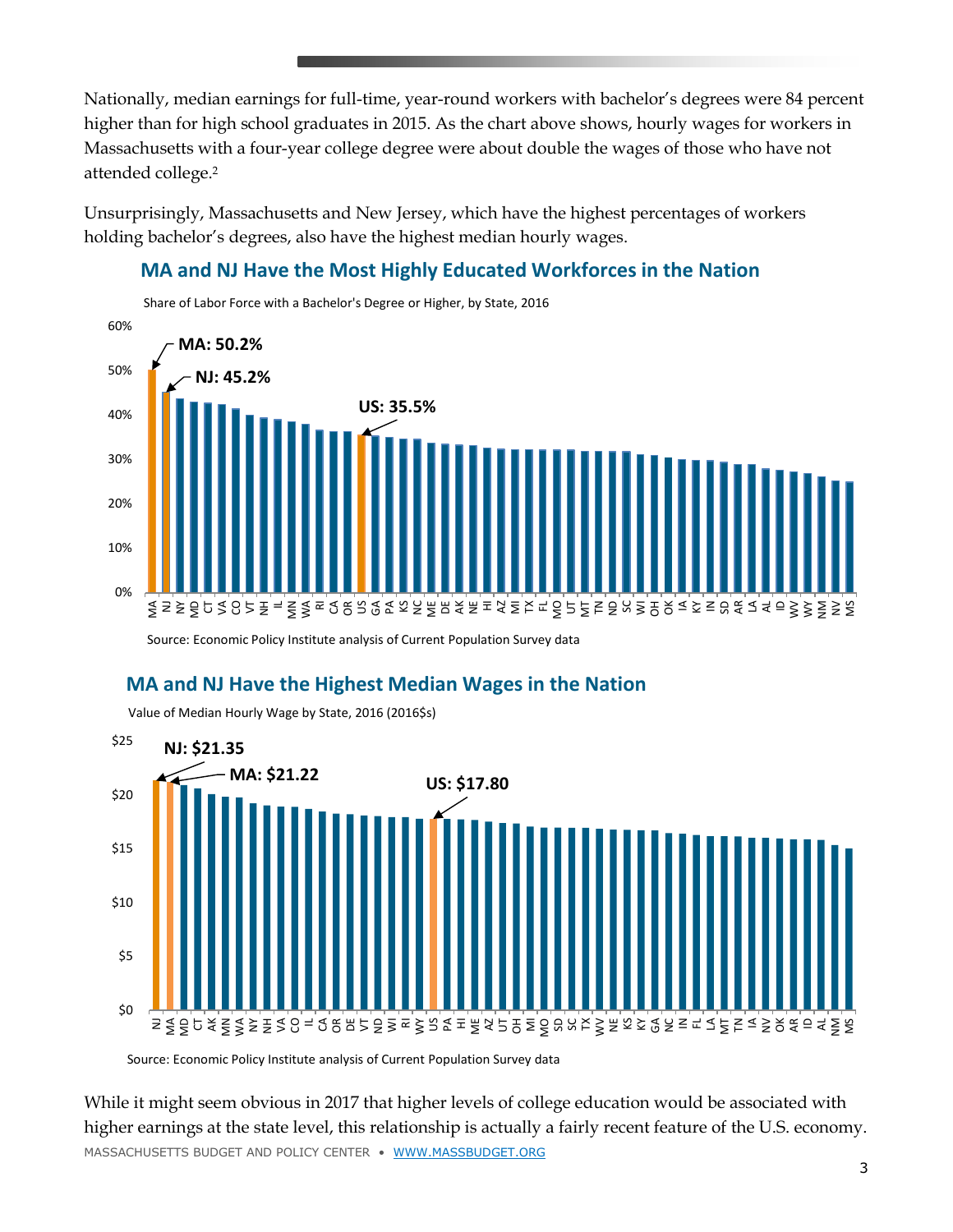In 1979, the correlation between the educational attainment of a state's workforce and its median hourly wage was weak.



Since then, the link between educational attainment and household income has grown much stronger, as seen in the following chart. <sup>3</sup>



Source: Economic Policy Institute analysis of Current Population Survey data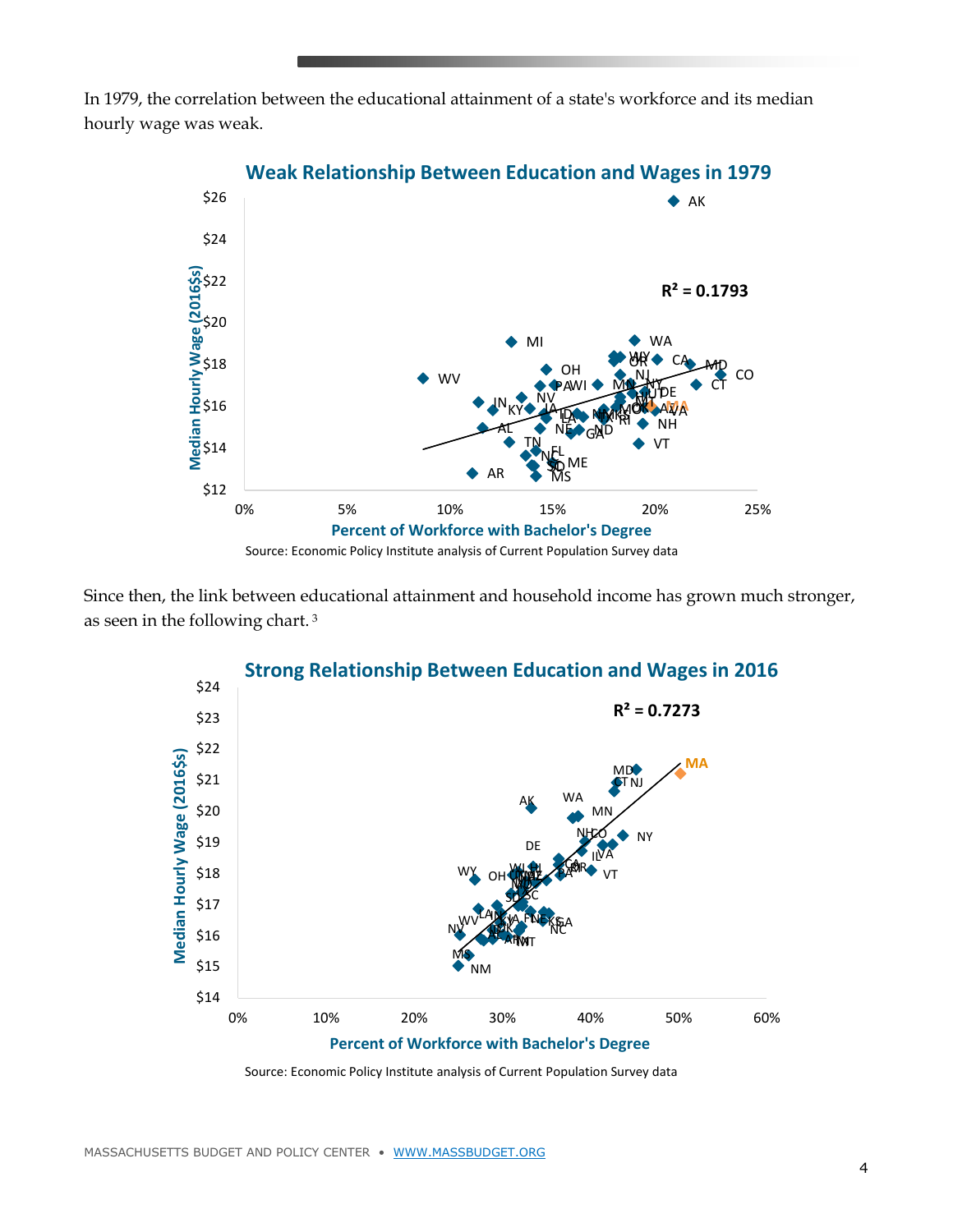This correlation can be seen within the largest Massachusetts municipalities, too. Cities and towns with the highest shares of bachelor's degrees have the highest median household incomes; those with the lowest shares of bachelor's degrees have the lowest household incomes.

These cities and towns at the lower end of distribution are almost all so-called "Gateway Cities."<sup>4</sup> (To learn more about our Gateway Cities see MassBudget's report [Income Growth and Gateway Cities:](http://massbudget.org/report_window.php?loc=Income-Growth-and-Gateway-Cities.html)  [What Happened, and Is There a Path Back to Broadly Shared Prosperity?.](http://massbudget.org/report_window.php?loc=Income-Growth-and-Gateway-Cities.html))



Source: U.S. Census Bureau, American Community Survey 2011-2015 5-year Estimates *Italics indicate Gateway City*

Arguably no state has benefited from this ever-strengthening link between education and wages more than Massachusetts, where the share of workers with bachelor's degrees has skyrocketed over the same period. Massachusetts saw a greater increase in the share of the labor force with bachelor's degree than any other state from 1979 to 2016. In 1979, 20 percent of Massachusetts workers had a bachelor's degree or higher. By 2016, this share had grown to 50 percent – **marking the first time that any state has had half of its workforce with four-year degrees**.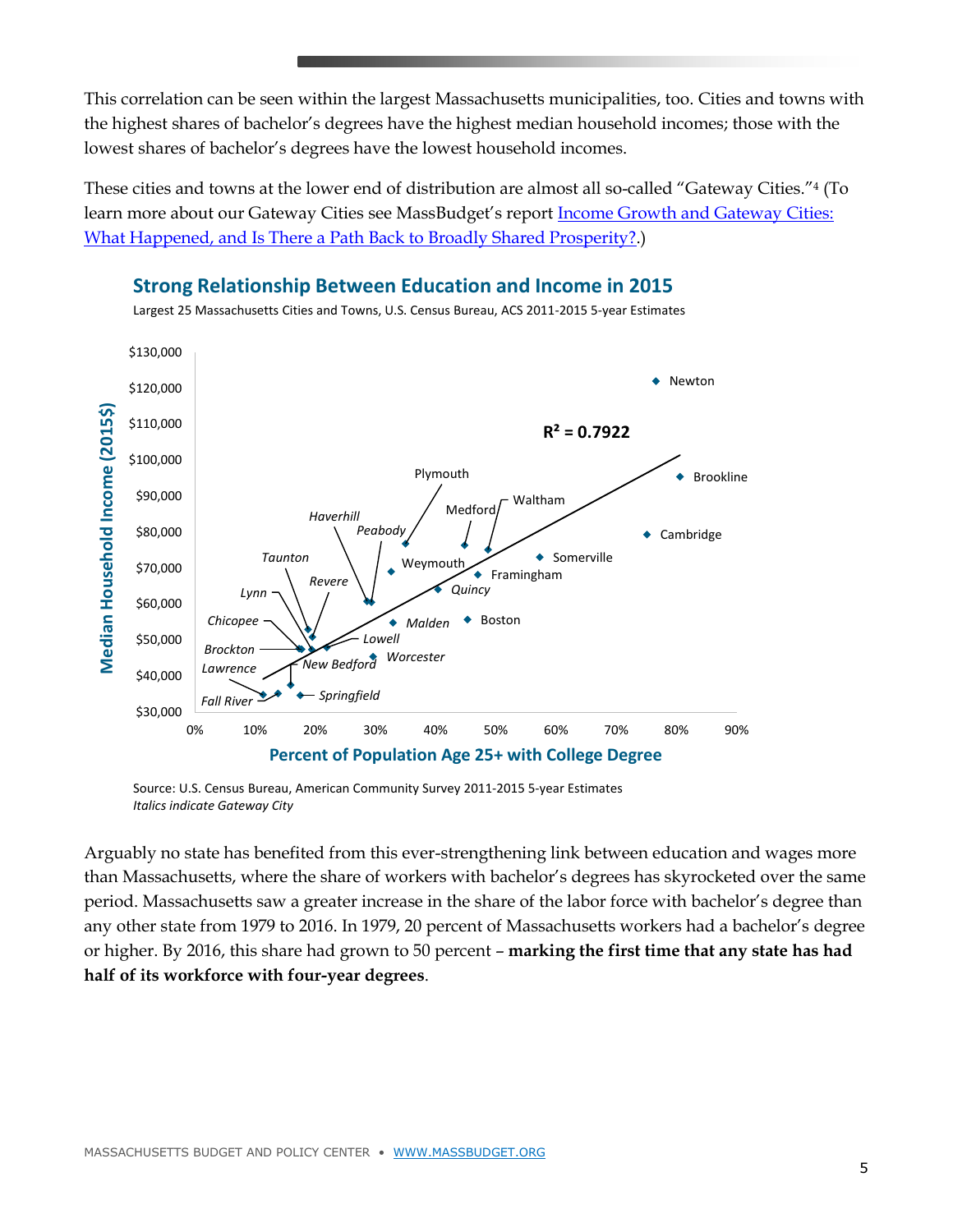

### **The Proportion of Workers with a College Education Has Grown Since 1979**

Share of Labor Force by Education in Massachusetts, 1979 and 2016

Source: Economic Policy Institute analysis of Current Population Survey data

Similarly, Massachusetts has seen its median wage – which was actually slightly below the U.S. median in 1979 – grow faster than all but one other state over the same period.

### **MA Has Seen 2nd-highest Median Wage Growth in the Nation Since 1979**

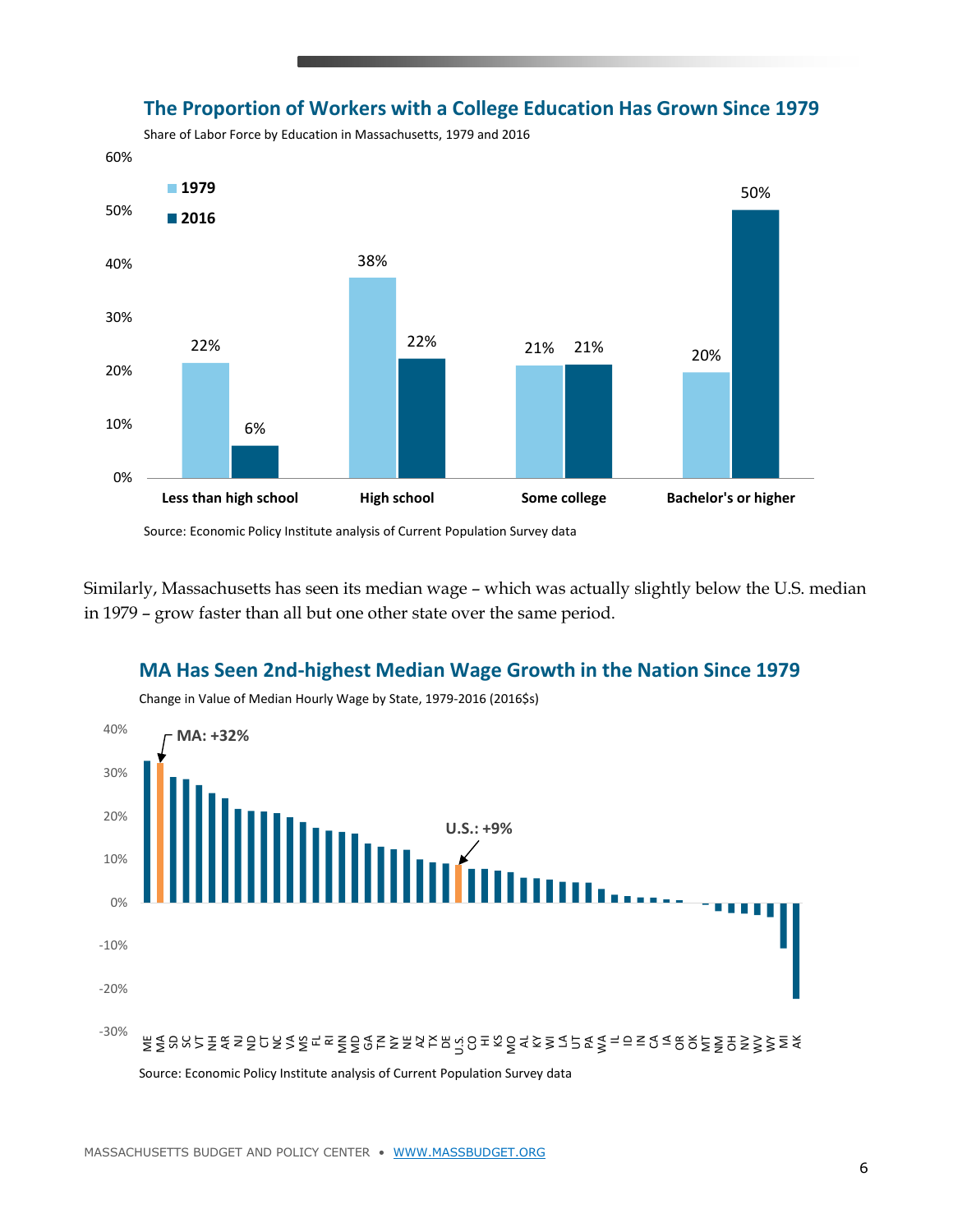As noted above, the tight correlation between bachelor's degrees and earnings is only a few decades old. The strengthening of this relationship is complex, and has not progressed uniformly for all workers. The following chart shows wages at the 10<sup>th</sup>, 50<sup>th,</sup> and 90<sup>th</sup> percentiles for Massachusetts workers with high school diplomas and workers with college degrees over the past four decades.



### **Gains from College Education in MA Have Gone Mainly to the Top**

Source: Economic Policy Institute analysis of Current Population Survey data

At all levels, wages for workers with no more than a high school diploma have been stagnant. Wages for the lowest-paid 10 percent of high school graduates haven't budged, growing just 2.4 percent since 1979, after adjusting for inflation. Even for the highest-paid 10 percent of high school graduates, wage growth has been sluggish, growing just 11 percent in 38 years.

Wages for college graduates at all levels have consistently been higher than their high-school graduate counterparts. This difference in earnings between workers with a college degree and those with no more than a high school diploma is called the "**college wage premium."** In 1979, the lowest-paid 10 percent of bachelor's degree holders earned 25 percent more than the lowest-paid 10 percent of high school graduates. By 2016, this college wage premium had risen to 45 percent. So there has been some increase in the relative wage benefits of a college education even at the low end of the earnings spectrum.

MASSACHUSETTS BUDGET AND POLICY CENTER • [WWW.MASSBUDGET.ORG](http://www.massbudget.org/) But this increase has been quite modest by comparison with workers higher up the distribution. In 1979, the median college graduate earned 49 percent more than the median high school graduate; by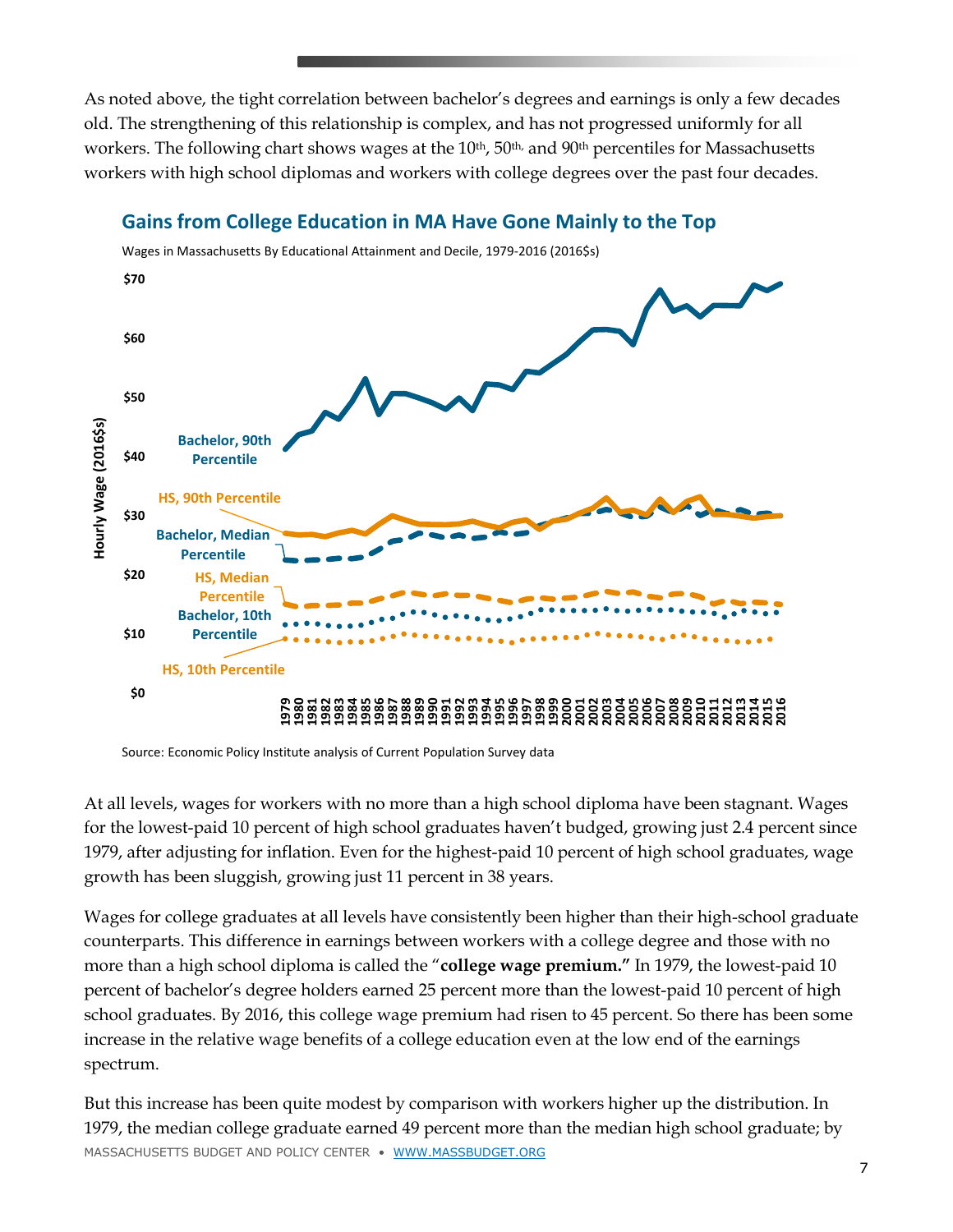2016 this premium had increased to 99 percent, as seen above in the chart titled "Workers with Bachelor's Degrees Earn 99 Percent More Than Those Without."

The group that has seen by far the greatest increase in the relative earnings benefits of a college degree, however, is the highest-paid 10 percent. In 1979, wages for the highest-paid ten percent of Massachusetts workers with a bachelor's degree were 52 percent higher than for the highest-paid ten percent of Massachusetts workers with a high school diploma. By 2016 this premium had increased to 130 percent.

But college degrees alone, as the above chart shows, have led only to modest gains in wages for the lowest-paid ten percent of Massachusetts workers with a college degree. Even the median wage for Massachusetts workers with a college degree stopped growing at the Great Recession, falling 5.5 percent from 2009 to 2016. Over the past four decades, the 90<sup>th</sup>-percentile has seen the greatest increases in wages among college graduates and the greatest increases in the college wage premium.

Expanding access to higher education can benefit both individual students and the overall state economy, as workers with a college degree earn more than those without. But the cost of attending college has been increasing steadily, and more students are taking on ever-increasing debt to pay those costs. The increase in student costs is largely the result of reductions in state funding for public higher education, which fell \$3,000 (on an inflation-adjusted basis) per student from 2001 to 2016. Meanwhile, costs have been shifted onto students, as tuition and fees rose \$4,000 per student over the same period. The University of Massachusetts recently announced a 3 percent tuition increase for the fiscal year 2018, marking the third consecutive year of increases. (To understand how students bear a greater share of the costs of higher education as the state has drawn down its support over the years, see In 16 [Charts: Higher Education Funding in Massachusetts.](http://massbudget.org/report_window.php?loc=higher-education-funding-in-massachusetts.html))

State funding for higher education is especially important for supporting students who come from Gateway Cities. As seen above, these cities have the lowest rates of college-educated workers and the lowest household incomes.

Most Massachusetts high school graduates who go on to college enroll at one of the state's public colleges or universities. Among high school graduates who attend college, students from Gateway Cities are about as likely as students from non-Gateway Cities to attend one of the public four-year universities in Massachusetts. Gateway City high school graduates who attend college are more than twice as likely to attend one of the state's community colleges, when compared with graduates from other Massachusetts high schools who attend college.